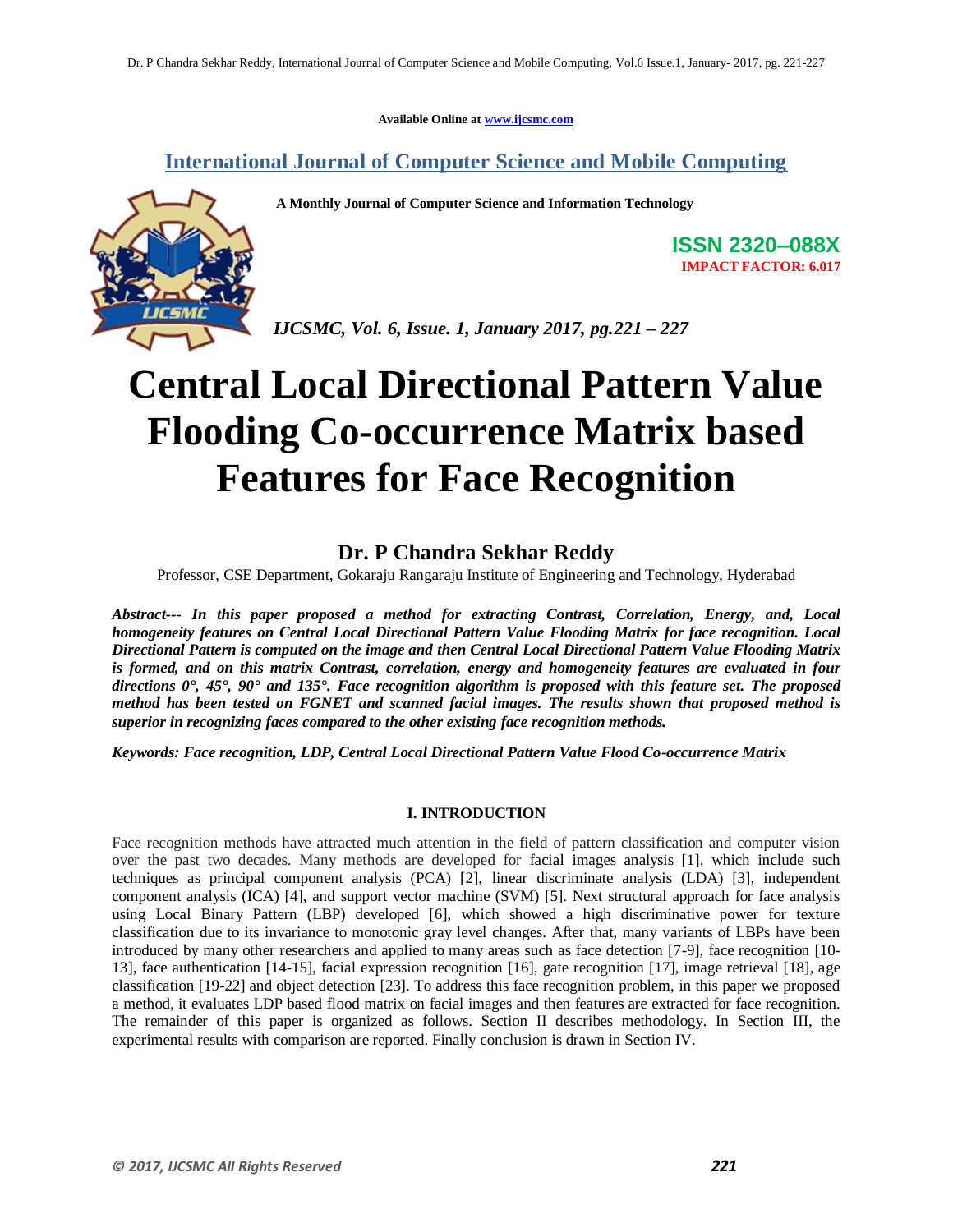#### **II. METHODOLOGY**

 In this proposed method the color image is converted to gray image, on this image the Local Directional Pattern (LDP) is computed and then Central Local Directional Pattern Value Flood is formed in 3x3 blocks on entire image. Statistical features are evaluated for face recognition. This method is explained in the following sub sections in detail.

#### **Step1: Color image to gray image conversion**

The given color image is converted into a grey level image using RGB color quantization method.

#### **Step2: Local Directional Pattern**

The present method using a Local Directional Pattern [11], which overcomes the drawbacks of LBP and is more robust for classification. The local descriptor LDP considers the edge response values in all different directions instead of surrounding neighboring pixel intensities. The LDP is an eight bit binary code assigned to each pixel of an input image. This pattern is calculated by comparing the relative edge response value of a pixel in different directions. For this purpose, the present paper evaluates LDP as eight directional edge response value of a particular pixel using Kirsch masks in eight different orientations (M0-M7) centered on its own position. These masks are shown in the Fig.1. By applying eight masks, eight edge response values m0, m1, ..., m7 are obtained, each representing the edge significance in its respective direction. The response values are not equally important in all directions. The LDP is formed considering only first three values of sorted edge responses in descending order. This LDP is computed on entire image with 3x3 block sizes.



Fig.1: Kirsch edge response masks in eight directions.

#### **Step-3: Computing Central Local Directional Pattern Value Flooding Matrix (CLDPVFM)**

The central local directional pattern value flooding forms a group of LDP values which have the LDP value as the central LDP over the 3x3 neighborhood. In the 3x3 neighborhood, for all the neighbors which have the same LDP value as the center pixel, then these values are kept unchanged otherwise, it is set to zero. The 3x3 block obtained from this process is called a central ldp value flooding. The CLDPVFM is computed over the whole image is described as follows.

(1) Central ldp value floodings  $I1(x,y)$ ,  $I2(x,y)$ ,  $I3(x,y)$  and  $I4(x,y)$  are computed starting from position (1,1), (1,2),  $(2,1)$  and  $(2,2)$  respectively with 3x3 block from left-to-right and top-to-bottom throughout LBP image I(m,n) with a step-length of three along both horizontal and vertical directions.

(2) The final Central Local Binary Pattern Value Flooding Matrix, denoted by CLDPVFM (x,y) is computed using equation 1.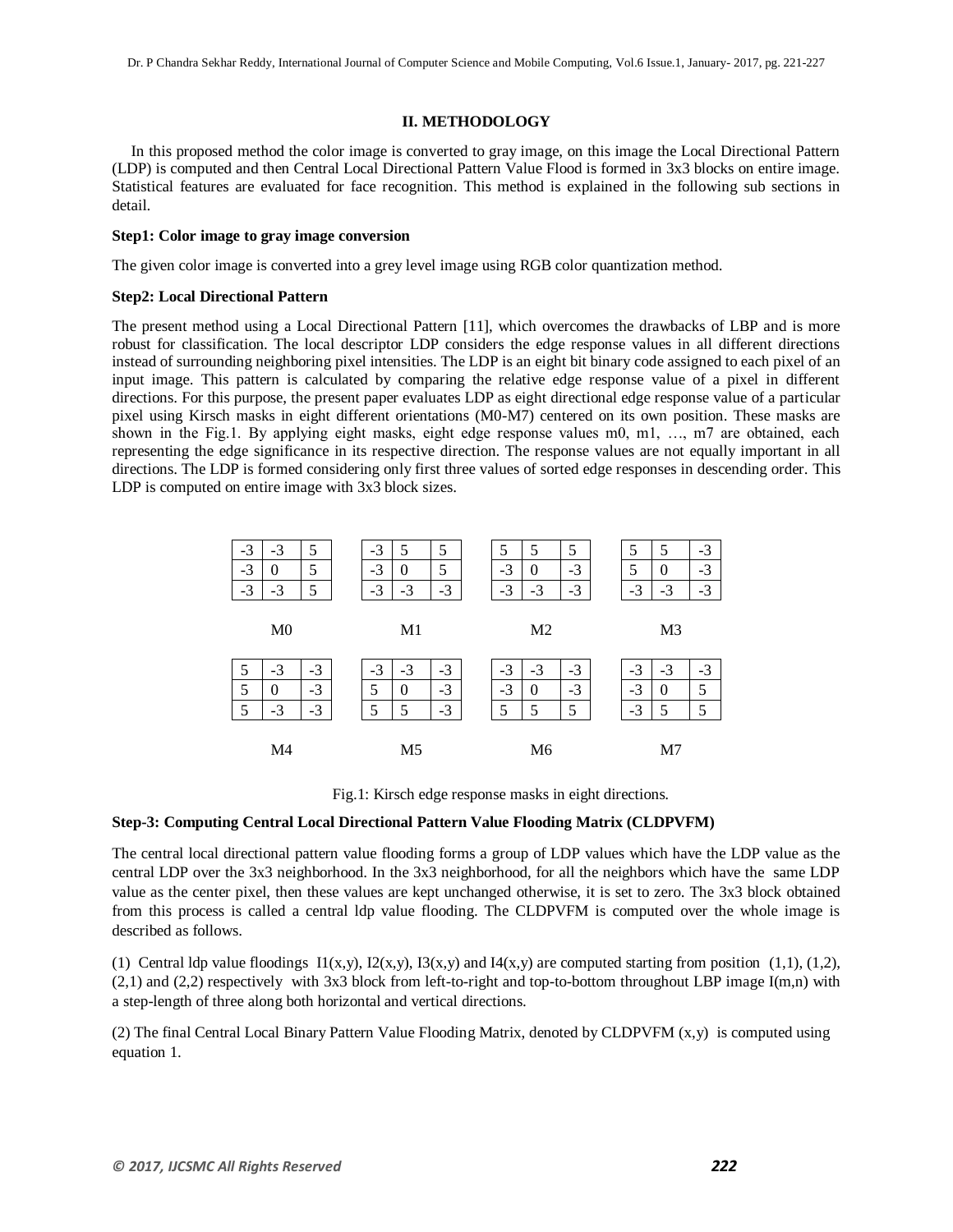CLDPVFM  $(x,y) = p$  (1)

Where 
$$
p
$$
 is  $avg$  (or)  $avg_g$ 

 $avg=(11(x,y) +12(x,y) + 13(x,y) + 14(x,y)) /r$ , r is the number of non-zero intensity values.

 $\arg\_g =$  a value which is just greater than avg and equal to one of four intensity values I1(x,y), I2(x,y), I3(x,y) and  $I4(x,y)$  at position  $(x,y)$ .

An example of central ldp value flood detection is shown in Fig.2.

| 6      |   | 6 | 6 | $\boldsymbol{0}$ | 6                |
|--------|---|---|---|------------------|------------------|
| 6      | 6 |   | 6 | 6                | $\boldsymbol{0}$ |
| $\sim$ | 6 | 9 |   | 6                | $\boldsymbol{0}$ |

| 6                | $\theta$   | 6                |
|------------------|------------|------------------|
| $\sqrt{6}$       | $\sqrt{6}$ | $\boldsymbol{0}$ |
| $\boldsymbol{0}$ | $\sqrt{6}$ | $\boldsymbol{0}$ |

(a) 3x3 block with gray values (b) Central ldp value flood

Fig.2. Detection of Central Local Directional Pattern Value Flood

#### **Step 3: Evaluation of Statistical Features on Central Local Directional Pattern Value Flood Co-occurrence Matrix**

 Grey level co-occurrence matrices (GLCM) introduced by Haralick attempt to describe texture by statistically sampling how certain grey levels occur in relation to other grey levels [23]. The present method evaluates the feature set contrast, correlation, energy, and, local homogeneity on Central Local Directional Pattern Value Flood Cooccurrence matrix. These features are computed using the equations 2 to 5 on CLDPVFM in four directions 0°, 45°, 90° and 135° for face recognition.

$$
contrast = \sum_{i,j=0}^{N-1} -\ln(P_{ij}) P_{ij}
$$
 (2)  
\nEnergy =  $\sum_{i,j=0}^{N-1} -\ln(P_{ij})^2$  (3)  
\nLocal Homogenity =  $\sum_{i,j=0}^{N-1} \frac{P_{ij}}{1 + (i - j)^2}$  (4)  
\nCorrelation =  $\sum_{i,j=0}^{N-1} P_{ij} \frac{(i - μ)(j - μ)}{\sigma^2}$  (5)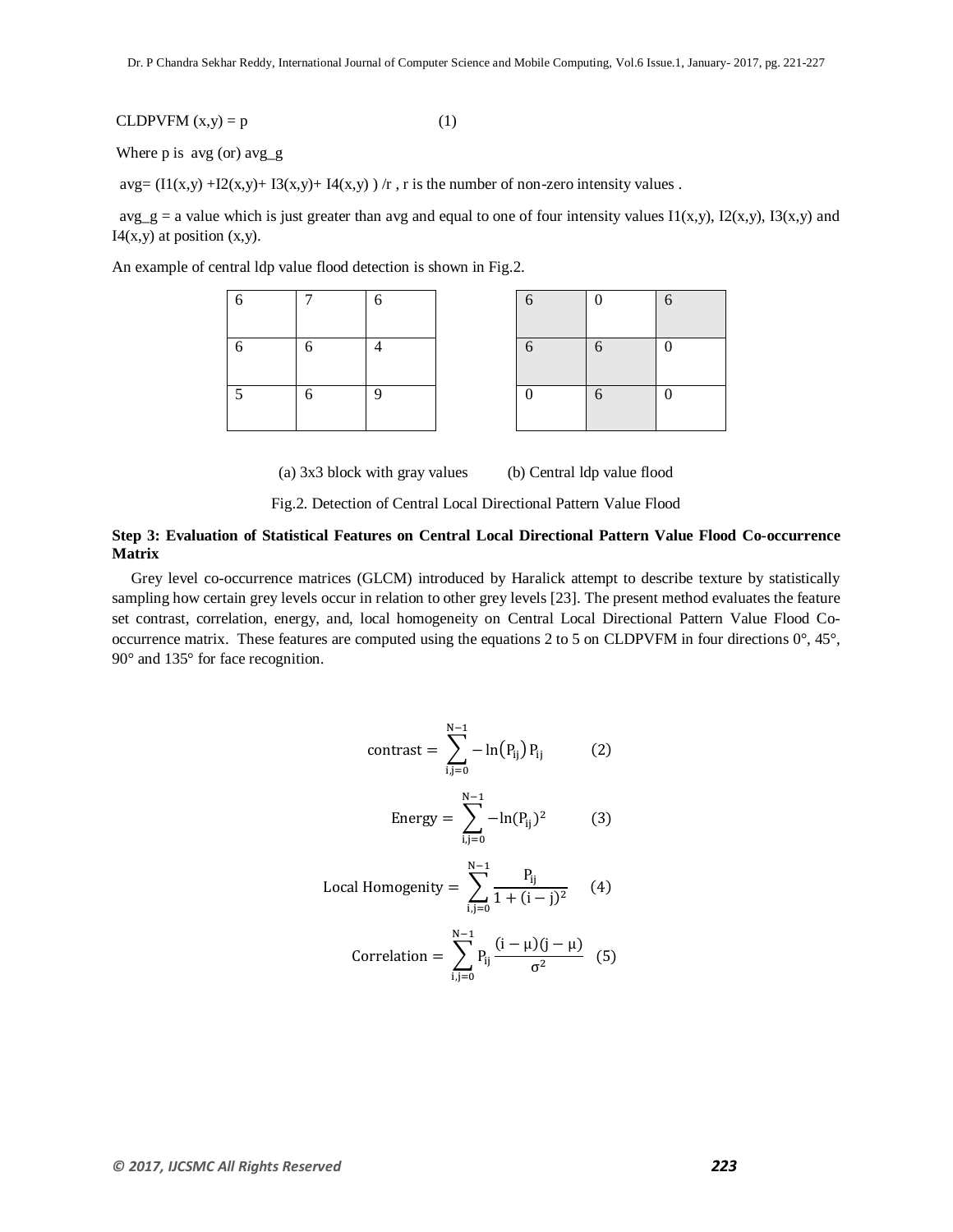#### **3. RESULTS AND DISCUSSIONS**

The proposed method established a database of the 1002 face images collected from FG-NET database and other 600 images collected from the scanned photographs and sample of these images are shown in Fig.3.



Fig. 3: Sample images from FG-NET Database

The Haralick features contrast, correlation, energy and homogeneity are extracted on Central Local Directional Pattern Value Flood Co-occurrence matrix of considered face image database and are stored as a feature vector. Feature set leads to representation of the training set for images. Tables 1, 2, 3 and 4 represent the derived four features in four directions with 0° 45°, 90° and 135° orientation of CLDPVFM on 5 facial images. These 16 features are used as feature vector for each face in recognition. The facial recognition algorithm is defined and tested on considered face image database and has shown 98.5 % successful recognition rate.

Table 1: Contrast, Correlation, Energy, and, Local homogeneity features on CLDPVFM 0° of facial images.

| S.no           | Image<br>name | <b>Contrast</b> | <b>Correlation</b> | <b>Energy</b> | <b>Homogeneity</b> |
|----------------|---------------|-----------------|--------------------|---------------|--------------------|
|                | 011A05        | 16.05651        | 0.169036           | 0.385351      | 0.713277           |
| $\mathfrak{D}$ | 007A22        | 16.43094        | 0.140555           | 0.386959      | 0.70659            |
| 3              | 030A26        | 17.51641        | 0.113561           | 0.367042      | 0.687207           |
| 4              | 007A45        | 15.57964        | 0.056519           | 0.446153      | 0.721792           |
| 5              | 029A29        | 16.7141         | 0.114613           | 0.389988      | 0.701534           |

Table 2: Contrast, Correlation, Energy, and, Local homogeneity features on CLDPVFM 45° of facial images.

| S.no | <b>Image</b><br>name | <b>Contrast</b> | <b>Correlation</b> | <b>Energy</b> | <b>Homogeneity</b> |
|------|----------------------|-----------------|--------------------|---------------|--------------------|
| 1    | 011A05               | 19.78993        | $-0.02617$         | 0.365667      | 0.646608           |
| 2    | 007A22               | 20.02701        | $-0.04931$         | 0.368826      | 0.642375           |
| 3    | 030A26               | 19.89439        | $-0.00806$         | 0.356075      | 0.644743           |
| 4    | 007A45               | 17.26247        | $-0.04885$         | 0.43593       | 0.691742           |
| 5    | 029A29               | 18.95312        | $-0.00322$         | 0.377257      | 0.661552           |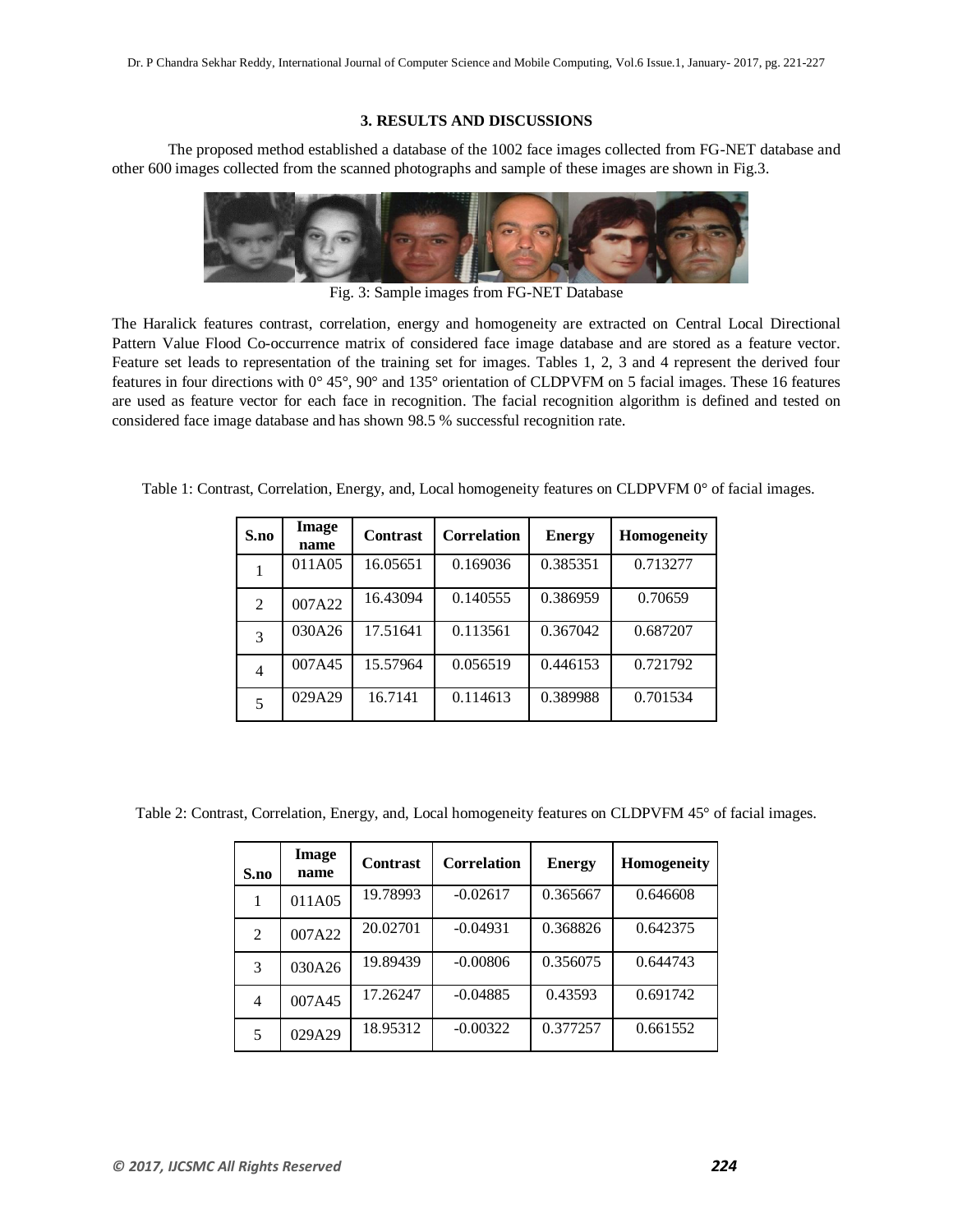| S.no           | Image<br>name | <b>Contrast</b> | <b>Correlation</b> | <b>Energy</b> | <b>Homogeneity</b> |
|----------------|---------------|-----------------|--------------------|---------------|--------------------|
|                | 011A05        | 16.14655        | 0.162255           | 0.385722      | 0.711669           |
| $\mathfrak{D}$ | 007A22        | 17.04846        | 0.108652           | 0.382791      | 0.695563           |
| 3              | 030A26        | 17.26153        | 0.126831           | 0.368379      | 0.691758           |
| 4              | 007A45        | 15.05272        | 0.088677           | 0.450089      | 0.731201           |
| 5              | 029A29        | 16.5987         | 0.120315           | 0.390922      | 0.703595           |

Table 3: Contrast, Correlation, Energy, and, Local homogeneity features on CLDPVFM 90° of facial images.

Table 4: Contrast, Correlation, Energy, and, Local homogeneity features on CLDPVFM 135° of facial images.

| S.no           | Image<br>name | <b>Contrast</b> | <b>Correlation</b> | <b>Energy</b> | <b>Homogeneity</b> |
|----------------|---------------|-----------------|--------------------|---------------|--------------------|
| 1              | 011A05        | 19.84542        | $-0.02905$         | 0.365449      | 0.645617           |
| $\overline{2}$ | 007A22        | 19.87251        | $-0.0412$          | 0.369419      | 0.645134           |
| 3              | 030A26        | 19.88025        | $-0.00734$         | 0.356136      | 0.644996           |
| 4              | 007A45        | 17.28273        | $-0.05006$         | 0.435828      | 0.69138            |
| 5              | 029A29        | 18.98252        | $-0.00477$         | 0.377122      | 0.661026           |

**Algorithm 1**: Face recognition algorithm on CLDPVFM using feature set.

#### **Begin**

Input: The test facial Image.

Step1: Convert the given test image into CLDPVFM.

Step2: Evaluate the contrast, correlation, energy and homogeneity features on CLDPVFM of test images.

Step3: Find the difference between test image features with existing feature vector of the feature library.

Step4: If difference is zero or falls within the small range then test image is matching with the database image or the test image is recognized.

#### **End**

 The proposed method with Features CLDPVFM is compared with other existing methods like Statistical Texture Features by Vijaya kumar et.al. [24] and fuzzy rule for face detection by Moallema et.al. [25]. The percentage mean recognition rate for the proposed and other existing methods is shown in Table 5. The proposed method has shown 98.5 % successful recognition rate for FG-Net and scanned images.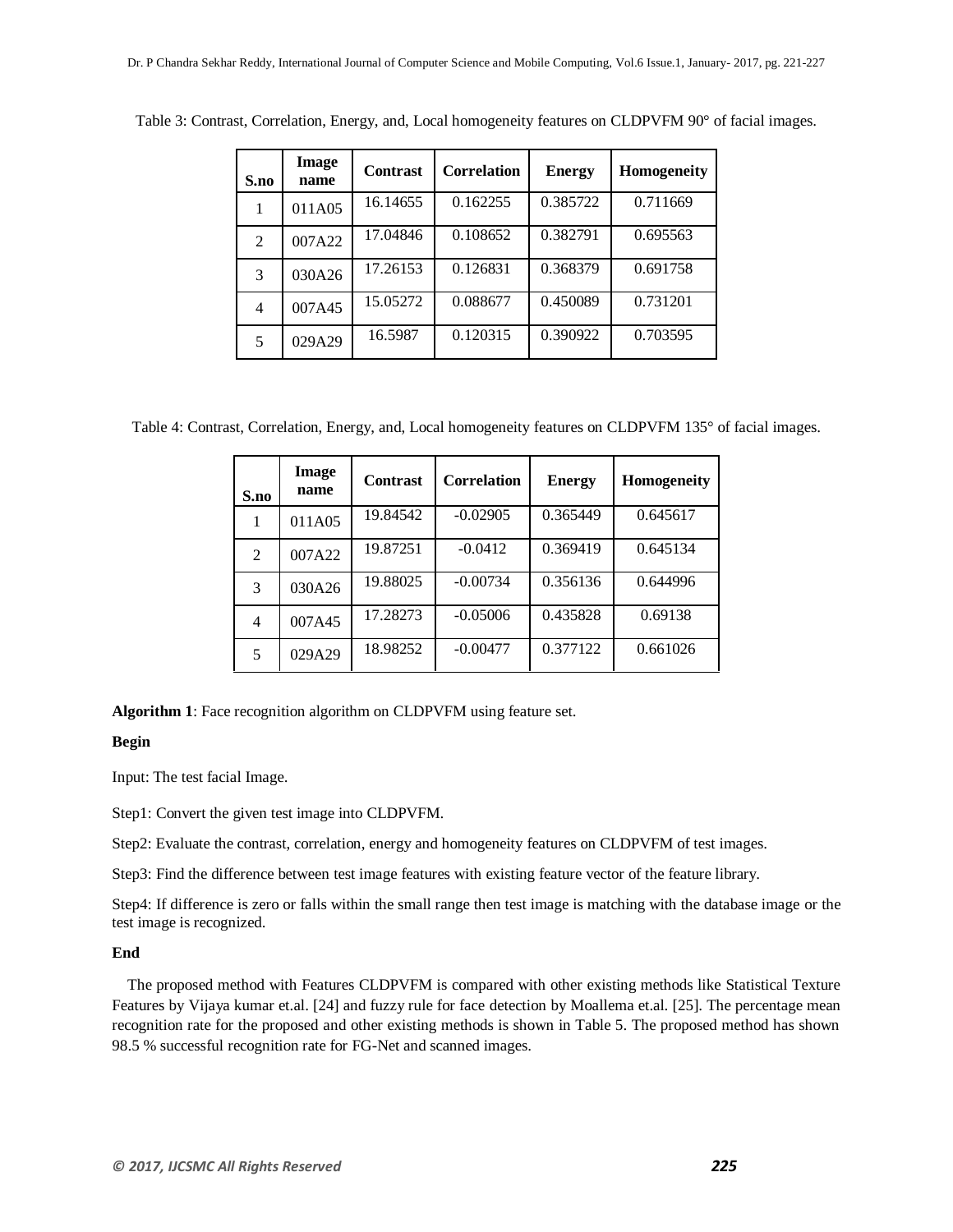| Image<br><b>Database</b> | <b>Statistical</b><br><b>Texture</b><br><b>Features</b><br>[24] | Fuzzy<br>rule for<br>face<br>detection<br>[25] | <b>Proposed</b><br>method<br>features on<br><b>CLDPVFM</b> |  |
|--------------------------|-----------------------------------------------------------------|------------------------------------------------|------------------------------------------------------------|--|
| <b>FG-NET</b>            | 94                                                              | 96.7                                           | 98.5                                                       |  |
| Scanned                  | 93                                                              | 94                                             | 98.3                                                       |  |

Table 5. The face recognition rate by the proposed and other existing methods.

#### **IV. CONCLUSION**

 The proposed method CLDPVFM with features gathers local edge directional information of facial image and then the flood of central ldp value is formed on entire image is used to find the features. These features Contrast, Correlation, Energy, and, Local homogeneity are recognizing faces very effectively. This method is very simple and efficient. The proposed method has shown a high recognition rate over the other existing methods.

## **REFERENCES**

- [1] Chellappa, R., Wilson, C. L., & Sirohey, S. (1995). Human and machine recognition of faces: a survey. Proceedings of the IEEE, 83(5), 705–741.
- [2] Turk M, Pentland A, Eigenfaces for recognition, Journal of Cognitive Neu- roscience 3 (1991) 72–86.
- [3] Belhumeur P, Hespanha J, Kriegman D, Eigenfaces vs. fisherfaces: class specific linear projection, IEEE Transactions on Pattern Analysis and Machine Intelligence 19 (7) (1997) 711–720.
- [4] Bartlett M, Movellan J, Sejnowski T, "Face recognition by independent component analysis", IEEE Transactions on Neural Networks 13 (2002) 1450–1464.
- [5] Heisele B, Ho Y, Poggio T, Face recognition with support vector machines: global versus component-based approach, in: Proceedings of International Conference on Computer Vision, 2001, pp. 688–694.
- [6] Ojala T, Pietikainen M, Harwood D, A comparative study of texture measures with classification based on feature distributions, Pattern Recognition 29 (1996) 51–59.
- [7] Ojala T, Pietikainen M, Maenpaa P, Multiresolution grayscale and rotation invariant texture classification with Local Directional Pattern s, IEEE Transactions of Pattern Analysis and Machine Intelligence 24 (7) (2002) 971–977.
- [8] Jin H, Liu Q, Lu H, Tong X, Face detection using improved LDP under Bayesian framework, in: Proceeding of Third International Conference on Image and Graphics, 2004, pp. 306–309.
- [9] Zhang L, Chu R, Xiang S, Liao S, S.Z. Li, Face detection based on multi-block LDP representation, in: The Second International Conference on Biometrics, 2007, pp. 11–18.
- [10]Ahonen T, Hadid A, Pietikainen M, Face description with Local Directional Pattern s: application to face recognition, IEEE Transactions on Pattern Analysis and Machine Intelligence 28 (12) (2006) 2037–2041.
- [11]Ahonen T, Hadid A, Pietikainen M, Face recognition with Local Directional Pattern s, in: The Eighth European Conference on Computer Vision, 2004, pp. 469–481.
- [12]Lahdenoja O, Laiho M, Paasio A, Reducing the feature vector length in Local Directional Pattern based face recognition, in: IEEE International Conference on Image Processing, 2005, pp. 11–14.
- [13]Liao S, Zhu X, Lei Z, Zhang L, Li S Z, Learning multi-scale block Local Directional Pattern s for face recognition, in: The Second International Conference on Biometrics, 2007, pp. 828–837.
- [14]Heusch, Rodriguez, Marcel, Local Directional Pattern s as an image preprocessing for face authentication, in: The Seventh International Confer- ence on Automatic Face and Gesture Recognition, 2006, pp. 9–14.
- [15]Rodriguez, Marcel, Face authentication using adapted Local Directional Pattern histograms, in: The 10th European Conference on Computer Vision, 2006, pp. 321–332.